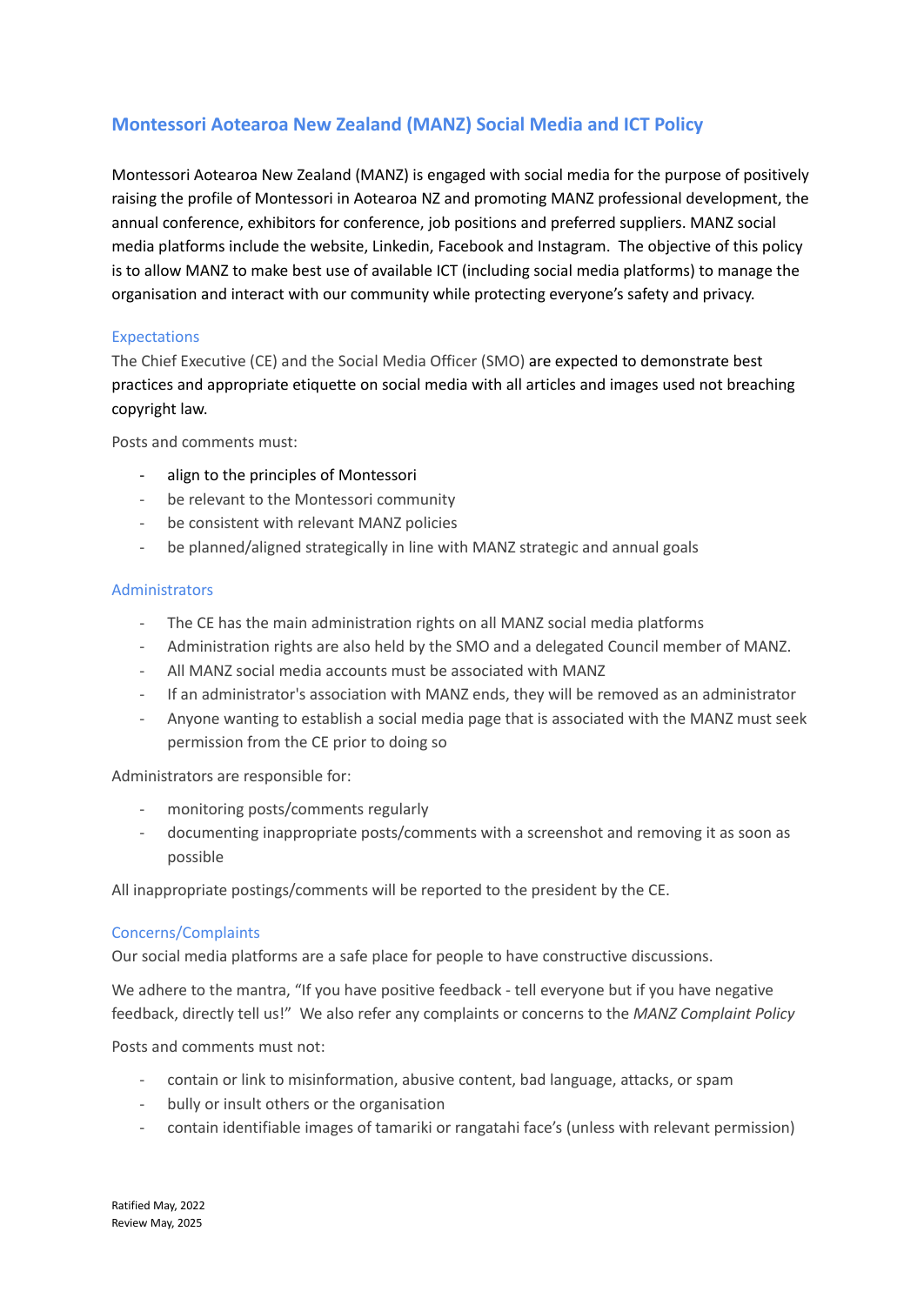If you have a concern about a posting or a comment, please contact the Chief Executive [ce@montessori.org.nz](mailto:ce@montessori.org.nz) to voice this.

Should the CE deem a posting to be inappropriate (as defined above); the CE will

1. delete the post/comment.

2. private message/email the writer to ask them to clarify their comments and seek a resolution advising them of this policy in case they are not aware

Should a person persist after point 2 has been followed, they will be blocked from all MANZ social media platforms and this may result in termination of membership.

# Staff or Council members Posting to Own Sites

These guidelines apply whether staff or council members are posting to their own sites or commenting on other sites.

Staff or Council members:

- 1. Must be professional in your use of online media, whether the usage is directly to do with MANZ or not.
- 2. If identifying affiliation to MANZ, conduct should be consistent with MANZ's policies. In the 'About' section of personal social media pages, include the text "views are my own".
- 3. Ensure good judgement in communications on social media.
- 4. Social media name, handle, URL or imagery, including profile pictures or images (shared as part of a post) should not include the MANZ's name or logo.
- 5. Respect copyrights and the Privacy Act at all times.
- 6. Facebook pages are personal property and as such MANZ maintains that staff keep their personal Facebook pages professional and appropriate. MANZ is NOT responsible for information that staff members choose to disclose on their personal Facebook pages.

In addition to the above, the following applies to MANZ staff members:

- 7. Staff will be provided with an individual user account which they will use to access work related ICT resources (including Google, Xero etc.). Users should not allow any other person access to any equipment/device logged in under their own user account, unless as part of authorised work.
- 8. Staff are strictly prohibited from illegally downloading any copyrighted content such as (but not limited to) movies, music or software on MANZ's laptops. Neither must they initiate access to, save, copy, show, or print inappropriate, objectionable and /or illegal material.
- 9. ICT must not be used to deliberately facilitate any illegal or inappropriate workplace behaviour. This includes electronic communication that could cause offence to others, harass or harm them, or put staff at potential risk.
- 10. Work, members or staff are not to be discussed on personal social media channels.
- 11. Ensure social media activity does not interfere with work commitments.
- 12. Staff that participate in online communication deemed not to be in the best interest of MANZ, its staff, employers, or members, regardless of whether this occurs inside or outside